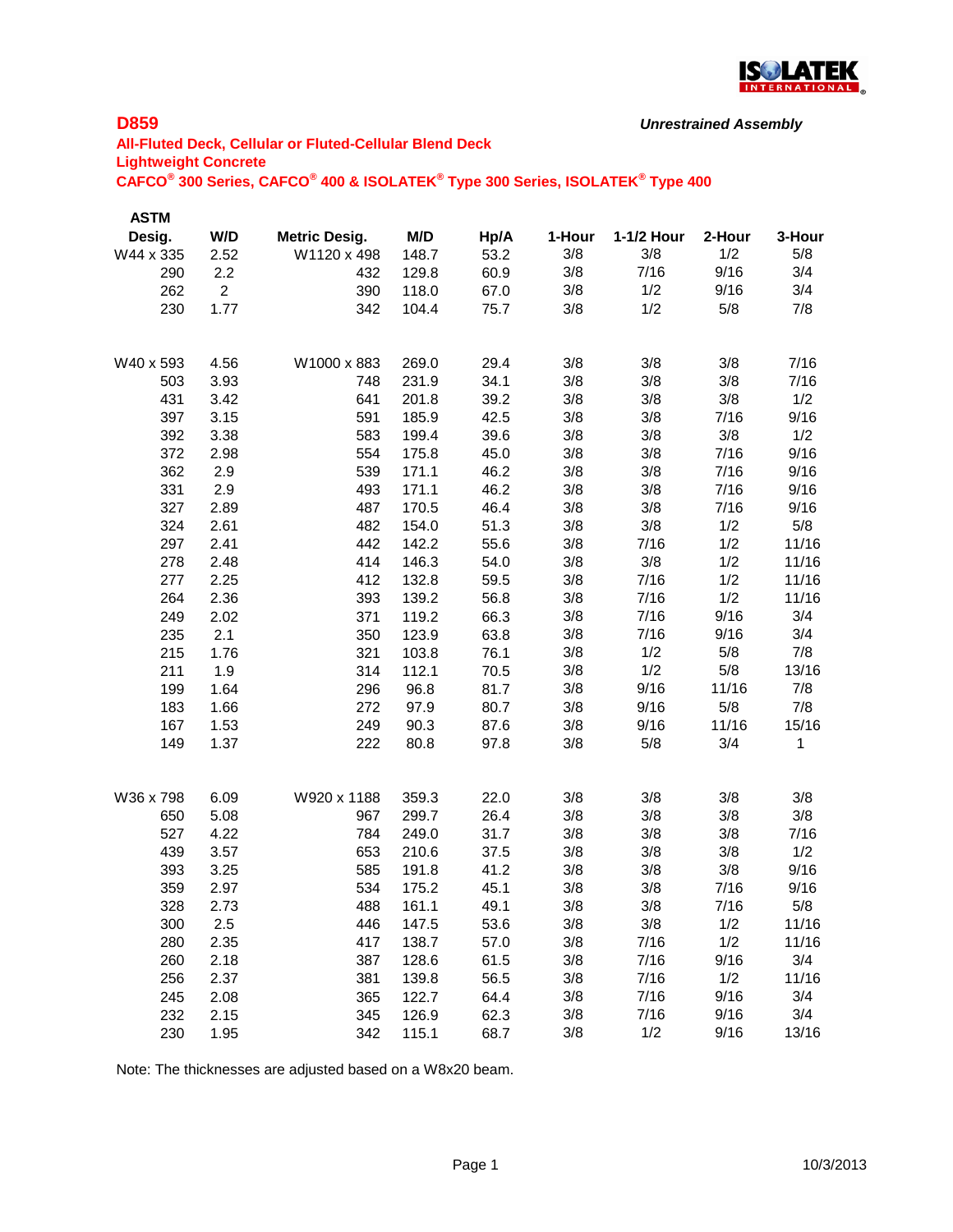

```
Unrestrained Assembly
```
# **All-Fluted Deck, Cellular or Fluted-Cellular Blend Deck Lightweight Concrete CAFCO® 300 Series, CAFCO® 400 & ISOLATEK® Type 300 Series, ISOLATEK® Type 400**

| <b>ASTM</b> |      |                      |       |       |        |            |        |              |
|-------------|------|----------------------|-------|-------|--------|------------|--------|--------------|
| Desig.      | W/D  | <b>Metric Desig.</b> | M/D   | Hp/A  | 1-Hour | 1-1/2 Hour | 2-Hour | 3-Hour       |
| W36 x 210   | 1.96 | W920 x 313           | 115.6 | 68.4  | 3/8    | 1/2        | 9/16   | 13/16        |
| 194         | 1.81 | 289                  | 106.8 | 74.0  | 3/8    | 1/2        | 5/8    | 13/16        |
| 182         | 1.72 | 271                  | 101.5 | 77.9  | 3/8    | 1/2        | 5/8    | 7/8          |
| 170         | 1.6  | 253                  | 94.4  | 83.7  | 3/8    | 9/16       | 11/16  | 15/16        |
| 160         | 1.51 | 238                  | 89.1  | 88.7  | 3/8    | 9/16       | 11/16  | 15/16        |
| 150         | 1.43 | 223                  | 84.4  | 93.7  | 3/8    | 5/8        | 3/4    | $\mathbf{1}$ |
| 135         | 1.29 | 201                  | 76.1  | 103.9 | 3/8    | 5/8        | 3/4    | $1 - 1/16$   |
| W33 x 387   | 3.31 | W840 x 576           | 195.3 | 40.5  | 3/8    | 3/8        | 3/8    | 1/2          |
| 354         | 3.05 | 527                  | 180.0 | 43.9  | 3/8    | 3/8        | 7/16   | 9/16         |
| 318         | 2.77 | 473                  | 163.4 | 48.4  | 3/8    | 3/8        | 7/16   | 5/8          |
| 291         | 2.55 | 433                  | 150.5 | 52.5  | 3/8    | 3/8        | 1/2    | 5/8          |
| 263         | 2.33 | 392                  | 137.5 | 57.5  | 3/8    | 7/16       | 1/2    | 11/16        |
| 241         | 2.13 | 359                  | 125.7 | 62.9  | 3/8    | 7/16       | 9/16   | 3/4          |
| 221         | 1.97 | 329                  | 116.2 | 68.0  | 3/8    | 1/2        | 9/16   | 13/16        |
| 201         | 1.79 | 299                  | 105.6 | 74.9  | 3/8    | 1/2        | 5/8    | 13/16        |
| 169         | 1.7  | 251                  | 100.3 | 78.8  | 3/8    | 1/2        | 5/8    | 7/8          |
| 152         | 1.53 | 226                  | 90.3  | 87.6  | 3/8    | 9/16       | 11/16  | 15/16        |
| 141         | 1.43 | 210                  | 84.4  | 93.7  | 3/8    | 5/8        | 3/4    | 1            |
| 130         | 1.32 | 193                  | 77.9  | 101.5 | 3/8    | 5/8        | 3/4    | $1 - 1/16$   |
| 118         | 1.21 | 176                  | 71.4  | 110.7 | 7/16   | 11/16      | 13/16  | $1 - 1/8$    |
| W30 x 391   | 3.59 | W760 x 582           | 211.8 | 37.3  | 3/8    | 3/8        | 3/8    | 1/2          |
| 357         | 3.31 | 531                  | 195.3 | 40.5  | 3/8    | 3/8        | 3/8    | 1/2          |
| 326         | 3.05 | 484                  | 180.0 | 43.9  | 3/8    | 3/8        | 7/16   | 9/16         |
| 292         | 2.73 | 434                  | 161.1 | 49.1  | 3/8    | 3/8        | 7/16   | 5/8          |
| 261         | 2.46 | 389                  | 145.1 | 54.5  | 3/8    | 3/8        | 1/2    | 11/16        |
| 235         | 2.24 | 350                  | 132.2 | 59.8  | 3/8    | 7/16       | 1/2    | 11/16        |
| 211         | 2.01 | 314                  | 118.6 | 66.7  | 3/8    | 1/2        | 9/16   | 3/4          |
| 191         | 1.85 | 284                  | 109.2 | 72.4  | 3/8    | 1/2        | 5/8    | 13/16        |
| 173         | 1.66 | 257                  | 97.9  | 80.7  | 3/8    | 9/16       | 5/8    | 7/8          |
| 148         | 1.64 | 220                  | 96.8  | 81.7  | 3/8    | 9/16       | 11/16  | 7/8          |
| 132         | 1.47 | 196                  | 86.7  | 91.1  | 3/8    | 9/16       | 11/16  | 15/16        |
| 124         | 1.39 | 185                  | 82.0  | 96.4  | 3/8    | 5/8        | 3/4    | $\mathbf 1$  |
| 116         | 1.3  | 173                  | 76.7  | 103.1 | 3/8    | 5/8        | 3/4    | $1 - 1/16$   |
| 108         | 1.21 | 161                  | 71.4  | 110.7 | 7/16   | 11/16      | 13/16  | $1 - 1/8$    |
| 99          | 1.12 | 147                  | 66.1  | 119.6 | 7/16   | 11/16      | 7/8    | $1 - 3/16$   |
| 90          | 1.02 | 134                  | 60.2  | 131.4 | 7/16   | 3/4        | 7/8    | $1 - 1/4$    |
| W27 x 539   | 5.08 | W690 x 802           | 299.7 | 26.4  | 3/8    | 3/8        | 3/8    | 3/8          |
| 368         | 3.64 | 548                  | 214.8 | 36.8  | 3/8    | 3/8        | 3/8    | 1/2          |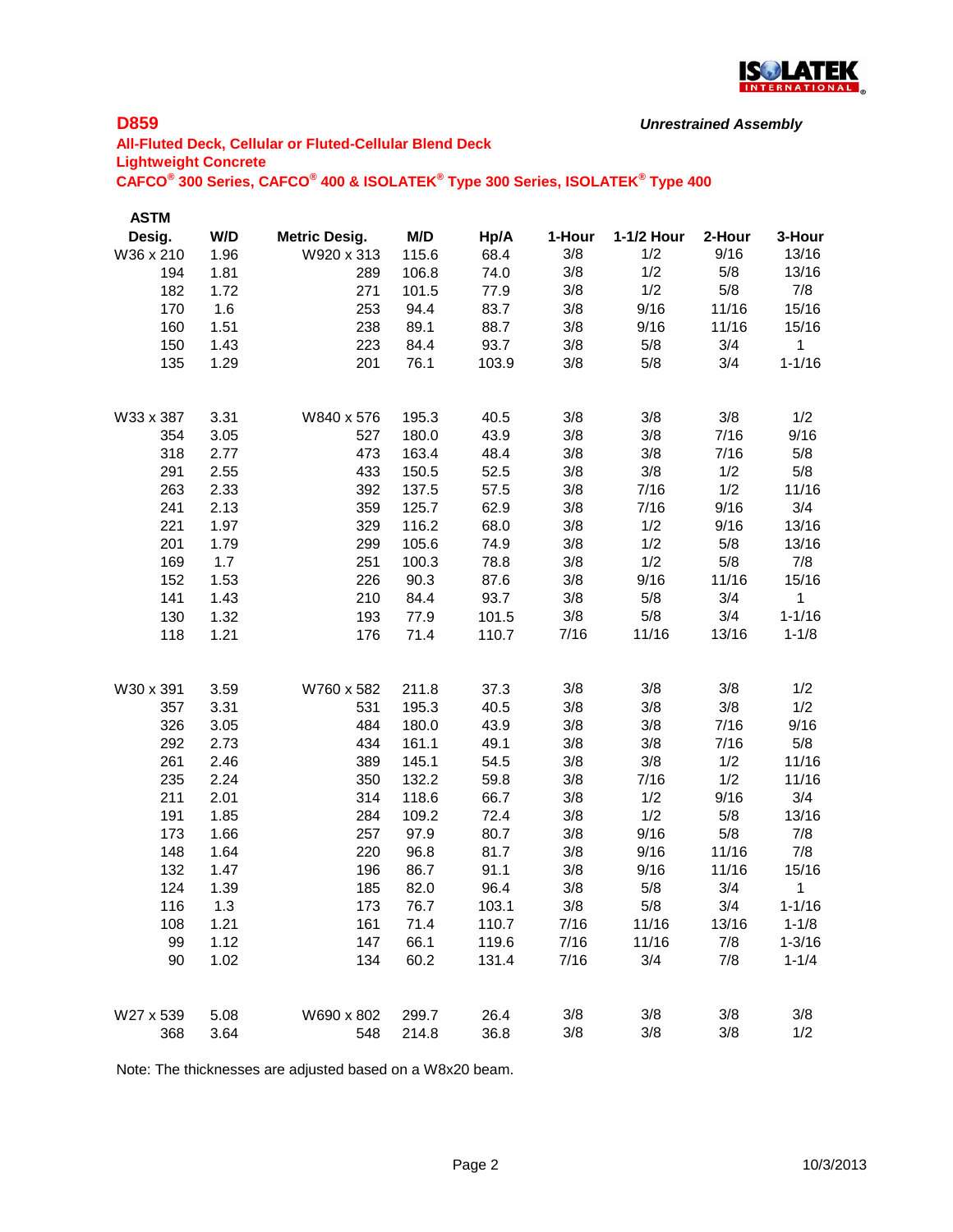

```
Unrestrained Assembly
```
# **All-Fluted Deck, Cellular or Fluted-Cellular Blend Deck Lightweight Concrete CAFCO® 300 Series, CAFCO® 400 & ISOLATEK® Type 300 Series, ISOLATEK® Type 400**

| <b>ASTM</b> |      |                      |       |       |        |            |        |            |
|-------------|------|----------------------|-------|-------|--------|------------|--------|------------|
| Desig.      | W/D  | <b>Metric Desig.</b> | M/D   | Hp/A  | 1-Hour | 1-1/2 Hour | 2-Hour | 3-Hour     |
| W27 x 336   | 3.36 | W690 x 500           | 198.2 | 39.9  | 3/8    | 3/8        | 3/8    | 1/2        |
| 307         | 3.11 | 457                  | 183.5 | 43.1  | 3/8    | 3/8        | 7/16   | 9/16       |
| 281         | 2.86 | 418                  | 168.7 | 46.8  | 3/8    | 3/8        | 7/16   | 9/16       |
| 258         | 2.64 | 384                  | 155.8 | 50.8  | 3/8    | 3/8        | 7/16   | 5/8        |
| 235         | 2.43 | 350                  | 143.4 | 55.1  | 3/8    | 7/16       | 1/2    | 11/16      |
| 217         | 2.26 | 323                  | 133.3 | 59.3  | 3/8    | 7/16       | 1/2    | 11/16      |
| 194         | 2.03 | 289                  | 119.8 | 66.0  | 3/8    | 7/16       | 9/16   | 3/4        |
| 178         | 1.87 | 265                  | 110.3 | 71.6  | 3/8    | 1/2        | 5/8    | 13/16      |
| 161         | 1.7  | 240                  | 100.3 | 78.8  | 3/8    | 1/2        | 5/8    | 7/8        |
| 146         | 1.55 | 217                  | 91.5  | 86.4  | 3/8    | 9/16       | 11/16  | 15/16      |
| 129         | 1.56 | 192                  | 92.0  | 85.9  | 3/8    | 9/16       | 11/16  | 15/16      |
| 114         | 1.39 | 170                  | 82.0  | 96.4  | 3/8    | 5/8        | 3/4    | 1          |
| 102         | 1.24 | 152                  | 73.2  | 108.1 | 7/16   | 5/8        | 13/16  | $1 - 1/16$ |
| 94          | 1.15 | 140                  | 67.9  | 116.5 | 7/16   | 11/16      | 13/16  | $1 - 1/8$  |
| 84          | 1.03 | 125                  | 60.8  | 130.1 | 7/16   | 3/4        | 7/8    | $1 - 1/4$  |
| W24 x 370   | 3.98 | W610 x 551           | 234.8 | 33.7  | 3/8    | 3/8        | 3/8    | 7/16       |
| 335         | 3.66 | 498                  | 215.9 | 36.6  | 3/8    | 3/8        | 3/8    | 1/2        |
| 306         | 3.37 | 455                  | 198.8 | 39.8  | 3/8    | 3/8        | 3/8    | 1/2        |
| 279         | 3.11 | 415                  | 183.5 | 43.1  | 3/8    | 3/8        | 7/16   | 9/16       |
| 250         | 2.81 | 372                  | 165.8 | 47.7  | 3/8    | 3/8        | 7/16   | 5/8        |
| 229         | 2.6  | 341                  | 153.4 | 51.5  | 3/8    | 3/8        | 1/2    | 5/8        |
| 207         | 2.36 | 307                  | 139.2 | 56.8  | 3/8    | 7/16       | 1/2    | 11/16      |
| 192         | 2.2  | 285                  | 129.8 | 60.9  | 3/8    | 7/16       | 9/16   | 3/4        |
| 176         | 2.03 | 262                  | 119.8 | 66.0  | 3/8    | 7/16       | 9/16   | 3/4        |
| 162         | 1.88 | 241                  | 110.9 | 71.3  | 3/8    | 1/2        | 5/8    | 13/16      |
| 146         | 1.7  | 217                  | 100.3 | 78.8  | 3/8    | 1/2        | 5/8    | 7/8        |
| 131         | 1.54 | 195                  | 90.9  | 87.0  | 3/8    | 9/16       | 11/16  | 15/16      |
| 117         | 1.38 | 174                  | 81.4  | 97.1  | 3/8    | 5/8        | 3/4    | 1          |
| 104         | 1.24 | 155                  | 73.2  | 108.1 | 7/16   | 5/8        | 13/16  | $1 - 1/16$ |
| 103         | 1.4  | 153                  | 82.6  | 95.7  | 3/8    | 5/8        | 3/4    | 1          |
| 94          | 1.28 | 140                  | 75.5  | 104.7 | 3/8    | 5/8        | 3/4    | $1 - 1/16$ |
| 84          | 1.15 | 125                  | 67.9  | 116.5 | 7/16   | 11/16      | 13/16  | $1 - 1/8$  |
| 76          | 1.05 | 113                  | 62.0  | 127.6 | 7/16   | 3/4        | 7/8    | $1 - 3/16$ |
| 68          | 0.94 | 101                  | 55.5  | 142.5 | 1/2    | 3/4        | 15/16  | $1 - 5/16$ |
| 62          | 0.93 | 92                   | 54.9  | 144.1 | 1/2    | 3/4        | 15/16  | $1 - 5/16$ |
| 55          | 0.82 | 82                   | 48.4  | 163.4 | 1/2    | 13/16      | 1      | $1 - 3/8$  |
| W21 x 201   | 2.5  | W530 x 300           | 147.5 | 53.6  | 3/8    | 3/8        | 1/2    | 11/16      |
| 182         | 2.28 | 272                  | 134.5 | 58.8  | 3/8    | 7/16       | 1/2    | 11/16      |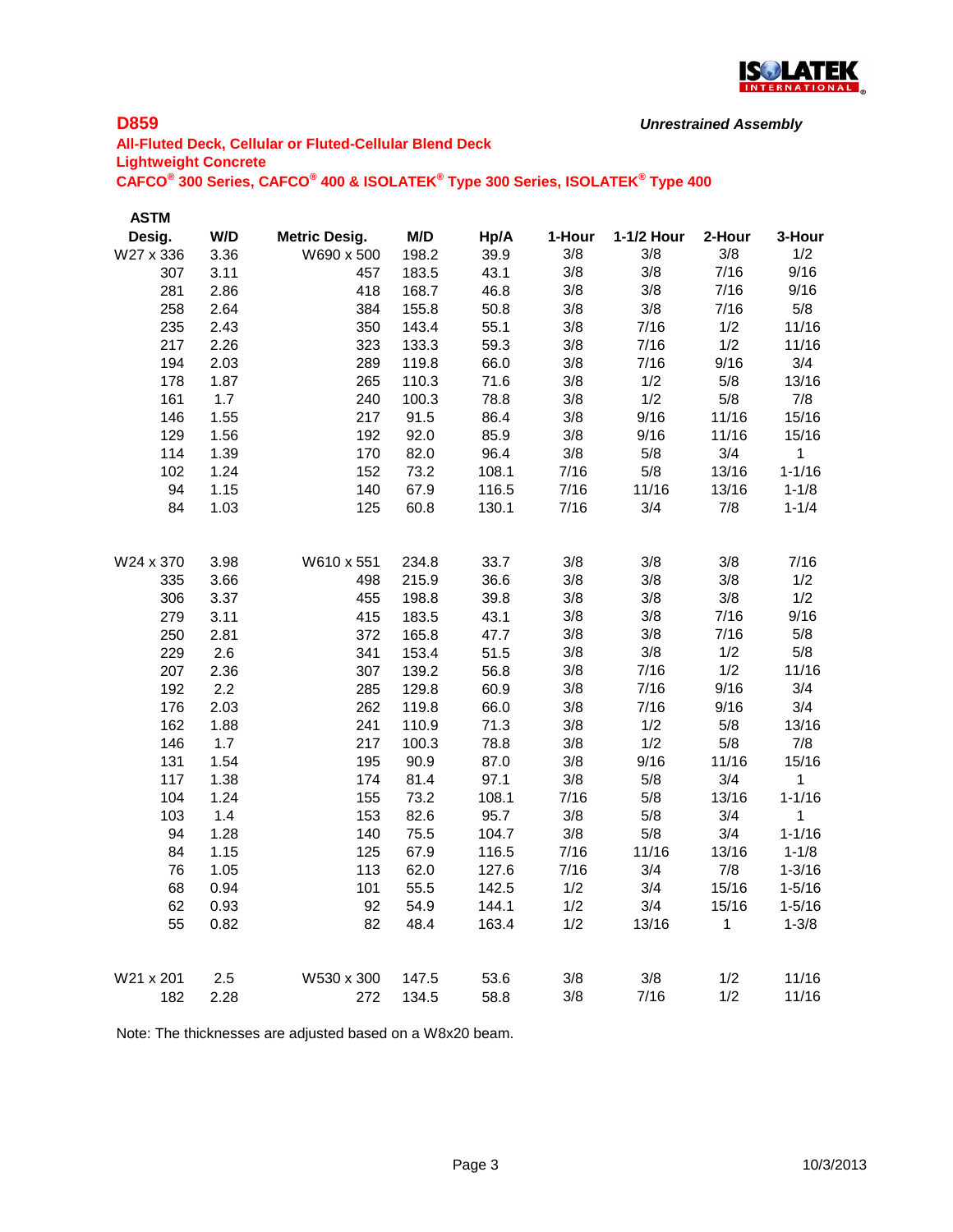

```
Unrestrained Assembly
```
# **All-Fluted Deck, Cellular or Fluted-Cellular Blend Deck Lightweight Concrete CAFCO® 300 Series, CAFCO® 400 & ISOLATEK® Type 300 Series, ISOLATEK® Type 400**

| <b>ASTM</b> |      |                      |       |       |        |            |              |                      |
|-------------|------|----------------------|-------|-------|--------|------------|--------------|----------------------|
| Desig.      | W/D  | <b>Metric Desig.</b> | M/D   | Hp/A  | 1-Hour | 1-1/2 Hour | 2-Hour       | 3-Hour               |
| W21 x 166   | 2.09 | W530 x 248           | 123.3 | 64.1  | 3/8    | 7/16       | 9/16         | 3/4                  |
| 147         | 1.87 | 219                  | 110.3 | 71.6  | 3/8    | 1/2        | 5/8          | 13/16                |
| 132         | 1.68 | 196                  | 99.1  | 79.8  | 3/8    | 9/16       | 5/8          | 7/8                  |
| 122         | 1.57 | 182                  | 92.6  | 85.3  | 3/8    | 9/16       | 11/16        | 15/16                |
| 111         | 1.43 | 165                  | 84.4  | 93.7  | 3/8    | 5/8        | 3/4          | $\mathbf 1$          |
| 101         | 1.3  | 150                  | 76.7  | 103.1 | 3/8    | 5/8        | 3/4          | $1 - 1/16$           |
| 93          | 1.4  | 138                  | 82.6  | 95.7  | 3/8    | 5/8        | 3/4          | 1                    |
| 83          | 1.26 | 123                  | 74.3  | 106.3 | 7/16   | 5/8        | 13/16        | $1 - 1/16$           |
| 73          | 1.11 | 109                  | 65.5  | 120.7 | 7/16   | 11/16      | 7/8          | $1 - 3/16$           |
| 68          | 1.04 | 101                  | 61.4  | 128.8 | 7/16   | 3/4        | 7/8          | $1 - 3/16$           |
| 62          | 0.95 | 92                   | 56.1  | 141.0 | 1/2    | 3/4        | 15/16        | $1 - 5/16$           |
| 57          | 0.95 | 85                   | 56.1  | 141.0 | 1/2    | 3/4        | 15/16        | $1 - 5/16$           |
| 55          | 0.85 | 82                   | 50.2  | 157.6 | 1/2    | 13/16      | $\mathbf{1}$ | $1 - 3/8$            |
| 50          | 0.83 | 74                   | 49.0  | 161.4 | 1/2    | 13/16      | 1            | $1 - 3/8$            |
| 48          | 0.75 | 72                   | 44.3  | 178.6 | 9/16   | 7/8        | $1 - 1/16$   | $1 - 7/16$           |
| 44          | 0.74 | 66                   | 43.7  | 181.1 | 9/16   | 7/8        | $1 - 1/16$   | $1 - 1/2$            |
| W18 x 175   | 2.46 | W460 x 260           | 145.1 | 54.5  | 3/8    | 3/8        | 1/2          | 11/16                |
| 158         | 2.24 | 235                  | 132.2 | 59.8  | 3/8    | 7/16       | 1/2          | 11/16                |
| 143         | 2.05 | 213                  | 121.0 | 65.4  | 3/8    | 7/16       | 9/16         | 3/4                  |
| 130         | 1.88 | 193                  | 110.9 | 71.3  | 3/8    | 1/2        | 5/8          | 13/16                |
| 119         | 1.72 | 177                  | 101.5 | 77.9  | 3/8    | 1/2        | 5/8          | 7/8                  |
| 106         | 1.55 | 158                  | 91.5  | 86.4  | 3/8    | 9/16       | 11/16        | 15/16                |
| 97          | 1.42 | 144                  | 83.8  | 94.4  | 3/8    | 5/8        | 3/4          | 1                    |
| 86          | 1.27 | 128                  | 74.9  | 105.5 | 7/16   | 5/8        | 13/16        | $1 - 1/16$           |
| 76          | 1.13 | 113                  | 66.7  | 118.6 | 7/16   | 11/16      | 7/8          | $1 - 1/8$            |
| 71          | 1.22 | 106                  | 72.0  | 109.8 | 7/16   | 11/16      | 13/16        | $1 - 1/8$            |
| 65          | 1.13 | 97                   | 66.7  | 118.6 | 7/16   | 11/16      | 7/8          | $1 - 1/8$            |
| 60          | 1.04 | 89                   | 61.4  | 128.8 | 7/16   | 3/4        | 7/8          | $1 - 3/16$           |
| 55          | 0.96 | 82                   | 56.6  | 139.6 | 1/2    | 3/4        | 15/16        | $1 - 1/4$            |
| 50          | 0.88 | 74                   | 51.9  | 152.3 | 1/2    | 13/16      | 1            | $1 - 5/16$           |
| 46          | 0.87 | 68                   | 51.3  | 154.0 | 1/2    | 13/16      | 1            | $1 - 3/8$            |
| 40          | 0.76 | 60                   | 44.8  | 176.3 | 9/16   | 7/8        | $1 - 1/16$   | $1 - 7/16$           |
| 35          | 0.67 | 52                   | 39.5  | 200.0 | 9/16   | 15/16      | $1 - 1/8$    | $1 - 9/16$           |
| W16 x 100   | 1.59 | W410 x 149           | 93.8  |       | 3/8    | 9/16       |              |                      |
|             | 1.43 |                      |       | 84.3  | 3/8    | 5/8        | 11/16<br>3/4 | 15/16<br>$\mathbf 1$ |
| 89          |      | 132                  | 84.4  | 93.7  |        | 5/8        |              |                      |
| 77          | 1.25 | 114                  | 73.8  | 107.2 | 7/16   |            | 13/16        | $1 - 1/16$           |
| 67          | 1.09 | 100                  | 64.3  | 122.9 | 7/16   | 11/16      | 7/8          | $1 - 3/16$           |
| 57          | 1.09 | 85                   | 64.3  | 122.9 | 7/16   | 11/16      | 7/8          | $1 - 3/16$           |
| 50          | 0.96 | 74                   | 56.6  | 139.6 | 1/2    | 3/4        | 15/16        | $1 - 1/4$            |
| 45          | 0.87 | 67                   | 51.3  | 154.0 | 1/2    | 13/16      | 1            | $1 - 3/8$            |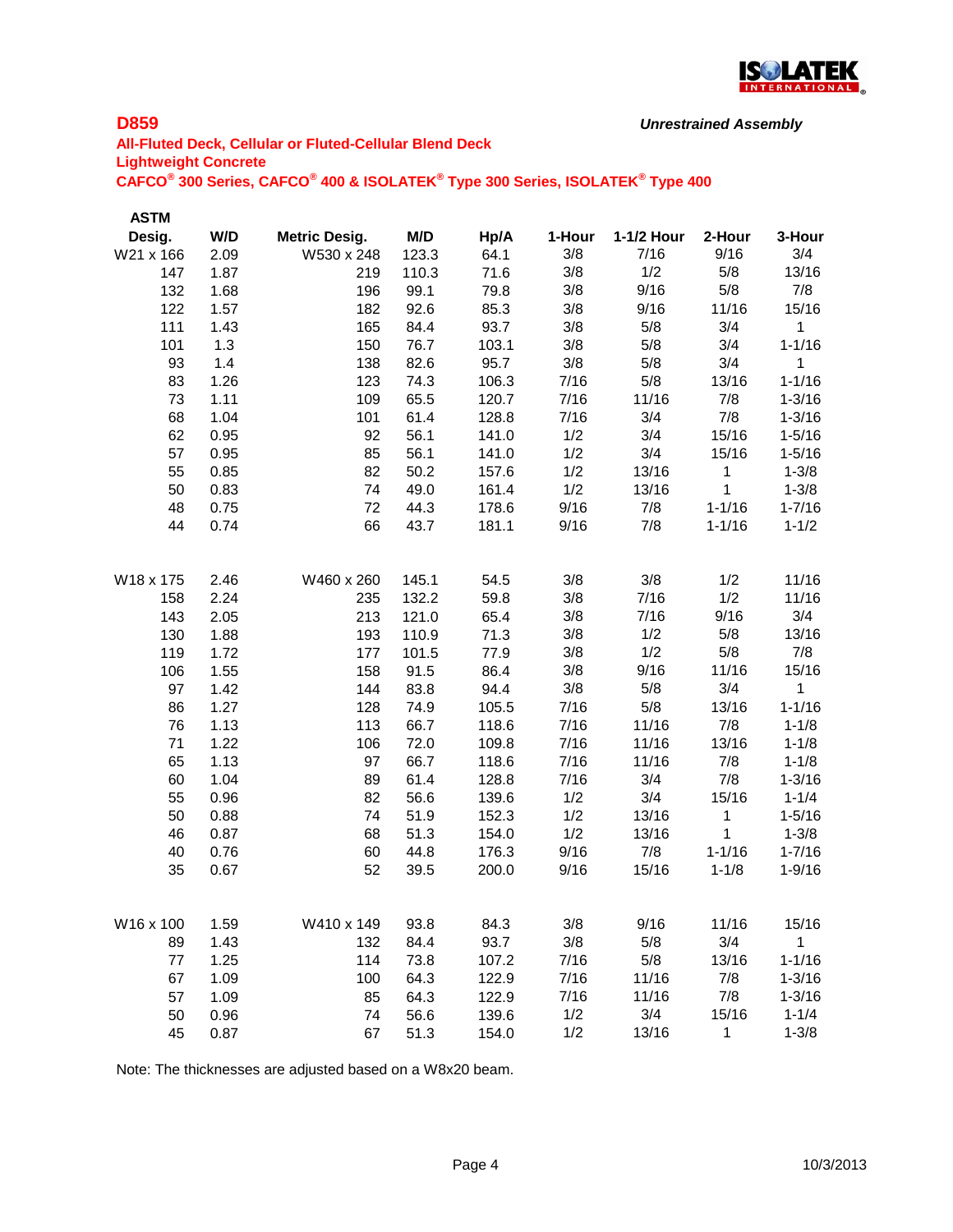

```
Unrestrained Assembly
```
# **All-Fluted Deck, Cellular or Fluted-Cellular Blend Deck Lightweight Concrete CAFCO® 300 Series, CAFCO® 400 & ISOLATEK® Type 300 Series, ISOLATEK® Type 400**

| <b>ASTM</b> |      |                      |       |       |        |            |            |             |
|-------------|------|----------------------|-------|-------|--------|------------|------------|-------------|
| Desig.      | W/D  | <b>Metric Desig.</b> | M/D   | Hp/A  | 1-Hour | 1-1/2 Hour | 2-Hour     | 3-Hour      |
| W16 x 40    | 0.78 | W410 x 60            | 46.0  | 171.8 | 9/16   | 7/8        | $1 - 1/16$ | $1 - 7/16$  |
| 36          | 0.7  | 53                   | 41.3  | 191.4 | 9/16   | 15/16      | $1 - 1/8$  | $1 - 1/2$   |
| 31          | 0.66 | 46                   | 38.9  | 203.0 | 9/16   | 15/16      | $1 - 1/8$  | $1 - 9/16$  |
| 26          | 0.55 | 39                   | 32.5  | 243.6 | 5/8    | 1          | $1 - 1/4$  | $1 - 11/16$ |
| W14 x 808   | 8.75 | W360 x 1202          | 516.3 | 15.3  | 3/8    | 3/8        | 3/8        | 3/8         |
| 730         | 8.08 | 1086                 | 476.7 | 16.6  | 3/8    | 3/8        | 3/8        | 3/8         |
| 665         | 7.49 | 990                  | 441.9 | 17.9  | 3/8    | 3/8        | 3/8        | 3/8         |
| 605         | 6.96 | 900                  | 410.6 | 19.3  | 3/8    | 3/8        | 3/8        | 3/8         |
| 550         | 6.43 | 818                  | 379.4 | 20.8  | 3/8    | 3/8        | 3/8        | 3/8         |
| 500         | 5.95 | 744                  | 351.1 | 22.5  | 3/8    | 3/8        | 3/8        | 3/8         |
| 455         | 5.53 | 677                  | 326.3 | 24.2  | 3/8    | 3/8        | 3/8        | 3/8         |
| 426         | 5.21 | 634                  | 307.4 | 25.7  | 3/8    | 3/8        | 3/8        | 3/8         |
| 398         | 4.93 | 592                  | 290.9 | 27.2  | 3/8    | 3/8        | 3/8        | 3/8         |
| 370         | 4.63 | 551                  | 273.2 | 28.9  | 3/8    | 3/8        | 3/8        | 3/8         |
| 342         | 4.32 | 509                  | 254.9 | 31.0  | 3/8    | 3/8        | 3/8        | 7/16        |
| 311         | 3.98 | 463                  | 234.8 | 33.7  | 3/8    | 3/8        | 3/8        | 7/16        |
| 283         | 3.66 | 421                  | 215.9 | 36.6  | 3/8    | 3/8        | 3/8        | 1/2         |
| 257         | 3.36 | 382                  | 198.2 | 39.9  | 3/8    | 3/8        | 3/8        | 1/2         |
| 233         | 3.08 | 347                  | 181.7 | 43.5  | 3/8    | 3/8        | 7/16       | 9/16        |
| 211         | 2.81 | 314                  | 165.8 | 47.7  | 3/8    | 3/8        | 7/16       | 5/8         |
| 193         | 2.6  | 287                  | 153.4 | 51.5  | 3/8    | 3/8        | 1/2        | 5/8         |
| 176         | 2.38 | 262                  | 140.4 | 56.3  | 3/8    | 7/16       | 1/2        | 11/16       |
| 159         | 2.16 | 237                  | 127.4 | 62.0  | 3/8    | 7/16       | 9/16       | 3/4         |
| 145         | 1.99 | 216                  | 117.4 | 67.3  | 3/8    | 1/2        | 9/16       | 3/4         |
| 132         | 1.89 | 196                  | 111.5 | 70.9  | 3/8    | 1/2        | 5/8        | 13/16       |
| 120         | 1.71 | 179                  | 100.9 | 78.4  | 3/8    | 1/2        | 5/8        | 7/8         |
| 109         | 1.57 | 162                  | 92.6  | 85.3  | 3/8    | 9/16       | 11/16      | 15/16       |
| 99          | 1.43 | 147                  | 84.4  | 93.7  | 3/8    | 5/8        | 3/4        | 1           |
| 90          | 1.31 | 134                  | 77.3  | 102.3 | 3/8    | 5/8        | 3/4        | $1 - 1/16$  |
| 82          | 1.45 | 122                  | 85.6  | 92.4  | 3/8    | 9/16       | 3/4        | 1           |
| 74          | 1.32 | 110                  | 77.9  | 101.5 | 3/8    | 5/8        | 3/4        | $1 - 1/16$  |
| 68          | 1.22 | 101                  | 72.0  | 109.8 | 7/16   | 11/16      | 13/16      | $1 - 1/8$   |
| 61          | 1.1  | 91                   | 64.9  | 121.8 | 7/16   | 11/16      | 7/8        | $1 - 3/16$  |
| 53          | 1.06 | 79                   | 62.5  | 126.4 | 7/16   | 3/4        | 7/8        | $1 - 3/16$  |
| 48          | 0.97 | 72                   | 57.2  | 138.1 | 1/2    | 3/4        | 15/16      | $1 - 1/4$   |
| 43          | 0.87 | 64                   | 51.3  | 154.0 | 1/2    | 13/16      | 1          | $1 - 3/8$   |
| 38          | 0.8  | 57                   | 47.2  | 167.5 | 9/16   | 7/8        | $1 - 1/16$ | $1 - 7/16$  |
| 34          | 0.72 | 51                   | 42.5  | 186.1 | 9/16   | 7/8        | $1 - 1/8$  | $1 - 1/2$   |
| 30          | 0.64 | 45                   | 37.8  | 209.3 | 5/8    | 15/16      | $1 - 3/16$ | $1 - 5/8$   |
| 26          | 0.62 | 39                   | 36.6  | 216.1 | 5/8    | 1          | $1 - 3/16$ | $1 - 5/8$   |
| 22          | 0.53 | 33                   | 31.3  | 252.8 | 5/8    | $1 - 1/16$ | $1 - 1/4$  | $1 - 3/4$   |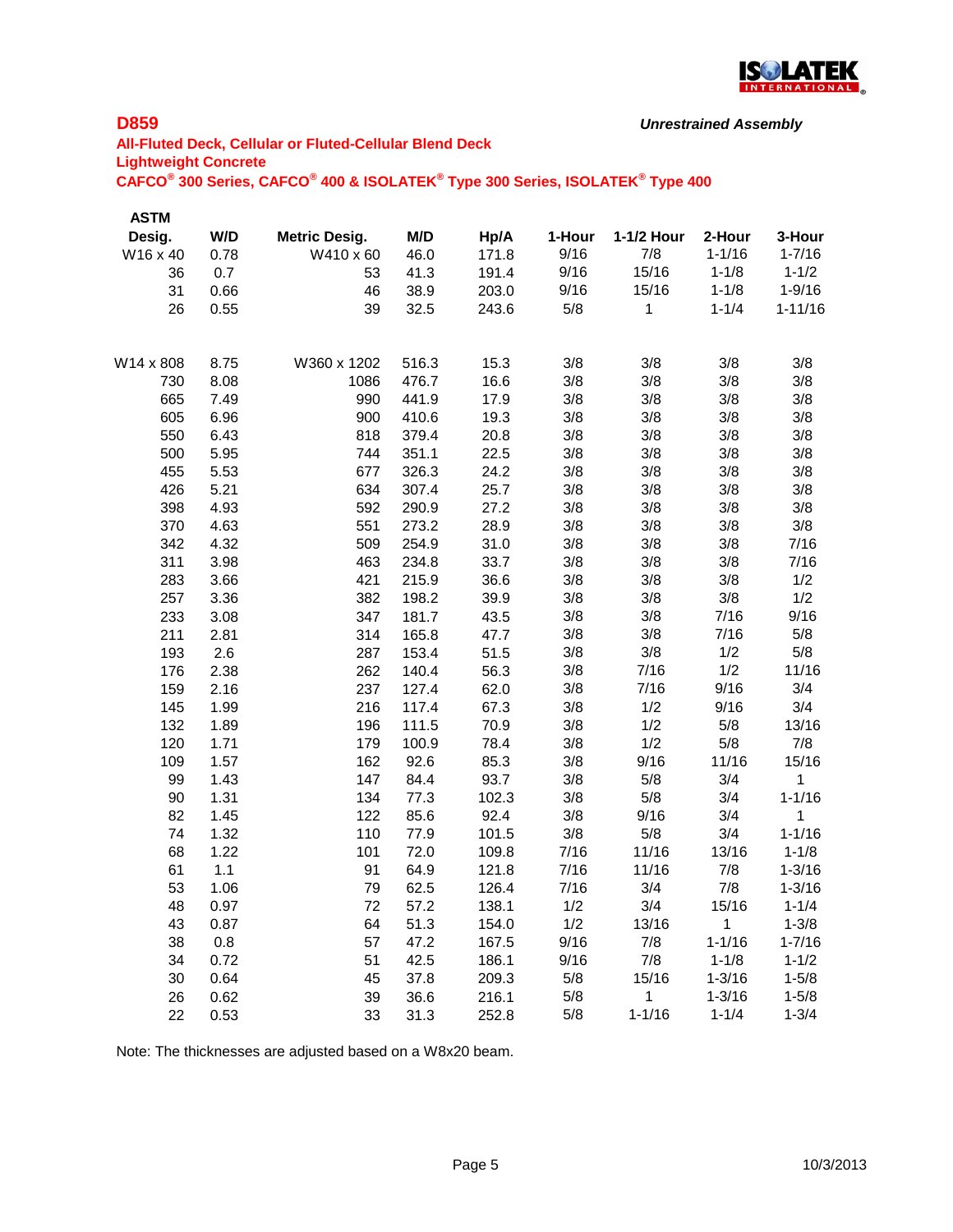

```
Unrestrained Assembly
```
# **All-Fluted Deck, Cellular or Fluted-Cellular Blend Deck Lightweight Concrete CAFCO® 300 Series, CAFCO® 400 & ISOLATEK® Type 300 Series, ISOLATEK® Type 400**

| <b>ASTM</b> |                |                      |       |       |        |            |            |                |
|-------------|----------------|----------------------|-------|-------|--------|------------|------------|----------------|
| Desig.      | W/D            | <b>Metric Desig.</b> | M/D   | Hp/A  | 1-Hour | 1-1/2 Hour | 2-Hour     | 3-Hour         |
| W12 x 336   | 4.85           | W310 x 500           | 286.2 | 27.6  | 3/8    | 3/8        | 3/8        | 3/8            |
| 305         | 4.49           | 454                  | 264.9 | 29.8  | 3/8    | 3/8        | 3/8        | 7/16           |
| 279         | 4.19           | 415                  | 247.2 | 32.0  | 3/8    | 3/8        | 3/8        | 7/16           |
| 252         | 3.84           | 375                  | 226.6 | 34.9  | 3/8    | 3/8        | 3/8        | 7/16           |
| 230         | 3.55           | 342                  | 209.5 | 37.7  | 3/8    | 3/8        | 3/8        | 1/2            |
| 210         | 3.27           | 313                  | 192.9 | 41.0  | 3/8    | 3/8        | 3/8        | 9/16           |
| 190         | $\mathfrak{S}$ | 283                  | 177.0 | 44.7  | 3/8    | 3/8        | 7/16       | 9/16           |
| 170         | 2.72           | 253                  | 160.5 | 49.3  | 3/8    | 3/8        | 7/16       | 5/8            |
| 152         | 2.45           | 225                  | 144.6 | 54.7  | 3/8    | 7/16       | 1/2        | 11/16          |
| 136         | 2.23           | 202                  | 131.6 | 60.1  | 3/8    | 7/16       | 1/2        | 11/16          |
| 120         | 1.99           | 179                  | 117.4 | 67.3  | 3/8    | 1/2        | 9/16       | 3/4            |
| 106         | 1.77           | 158                  | 104.4 | 75.7  | 3/8    | 1/2        | 5/8        | 7/8            |
| 96          | 1.61           | 143                  | 95.0  | 83.2  | 3/8    | 9/16       | 11/16      | 15/16          |
| 87          | 1.47           | 129                  | 86.7  | 91.1  | 3/8    | 9/16       | 11/16      | 15/16          |
| 79          | 1.34           | 117                  | 79.1  | 100.0 | 3/8    | 5/8        | 3/4        | 1              |
| 72          | 1.23           | 107                  | 72.6  | 108.9 | 7/16   | 11/16      | 13/16      | $1 - 1/16$     |
| 65          | 1.11           | 97                   | 65.5  | 120.7 | 7/16   | 11/16      | 7/8        | $1 - 3/16$     |
| 58          | 1.1            | 86                   | 64.9  | 121.8 | 7/16   | 11/16      | 7/8        | $1 - 3/16$     |
| 53          | 1.02           | 79                   | 60.2  | 131.4 | 7/16   | 3/4        | 7/8        | $1 - 1/4$      |
| 50          | 1.06           | 74                   | 62.5  | 126.4 | 7/16   | 3/4        | 7/8        | $1 - 3/16$     |
| 45          | 0.97           | 67                   | 57.2  | 138.1 | 1/2    | 3/4        | 15/16      | $1 - 1/4$      |
| 40          | 0.86           | 60                   | 50.7  | 155.8 | 1/2    | 13/16      | 1          | $1 - 3/8$      |
| 35          | 0.81           | 52                   | 47.8  | 165.4 | 1/2    | 13/16      | 1          | $1 - 3/8$      |
| 30          | 0.69           | 45                   | 40.7  | 194.2 | 9/16   | 15/16      | $1 - 1/8$  | $1 - 9/16$     |
| 26          | 0.61           | 39                   | 36.0  | 219.6 | 5/8    | 1          | $1 - 3/16$ | $1 - 5/8$      |
| 22          | 0.62           | 33                   | 36.6  | 216.1 | 5/8    | 1          | $1 - 3/16$ | $1 - 5/8$      |
| 19          | 0.54           | 28                   | 31.9  | 248.1 | 5/8    | $1 - 1/16$ | $1 - 1/4$  | $1 - 3/4$      |
| 16          | 0.45           | 24                   | 26.6  | 297.7 | 11/16  | $1 - 1/8$  | $1 - 3/8$  | $1 - 7/8$      |
| 14          | 0.4            | 21                   | 23.6  | 335.0 | 3/4    | $1 - 3/16$ | $1 - 7/16$ | $\overline{2}$ |
| W10 x 112   | 2.17           | W250 x 167           | 128.0 | 61.7  | 3/8    | 7/16       | 9/16       | 3/4            |
| 100         | 1.97           | 149                  | 116.2 | 68.0  | 3/8    | 1/2        | 9/16       | 13/16          |
| 88          | 1.74           | 131                  | 102.7 | 77.0  | 3/8    | 1/2        | 5/8        | 7/8            |
| 77          | 1.54           | 115                  | 90.9  | 87.0  | 3/8    | 9/16       | 11/16      | 15/16          |
| 68          | 1.38           | 101                  | 81.4  | 97.1  | 3/8    | 5/8        | 3/4        | 1              |
| 60          | 1.22           | 89                   | 72.0  | 109.8 | 7/16   | 11/16      | 13/16      | $1 - 1/8$      |
| 54          | 1.11           | 80                   | 65.5  | 120.7 | 7/16   | 11/16      | 7/8        | $1 - 3/16$     |
| 49          | 1.01           | 73                   | 59.6  | 132.7 | 1/2    | 3/4        | 15/16      | $1 - 1/4$      |
| 45          | 1.06           | 67                   | 62.5  | 126.4 | 7/16   | 3/4        | 7/8        | $1 - 3/16$     |
| 39          | 0.92           | 58                   | 54.3  | 145.6 | 1/2    | 13/16      | 15/16      | $1 - 5/16$     |
| 33          | 0.78           | 49                   | 46.0  | 171.8 | 9/16   | 7/8        | $1 - 1/16$ | $1 - 7/16$     |
| 30          | 0.8            | 45                   | 47.2  | 167.5 | 9/16   | 7/8        | $1 - 1/16$ | $1 - 7/16$     |